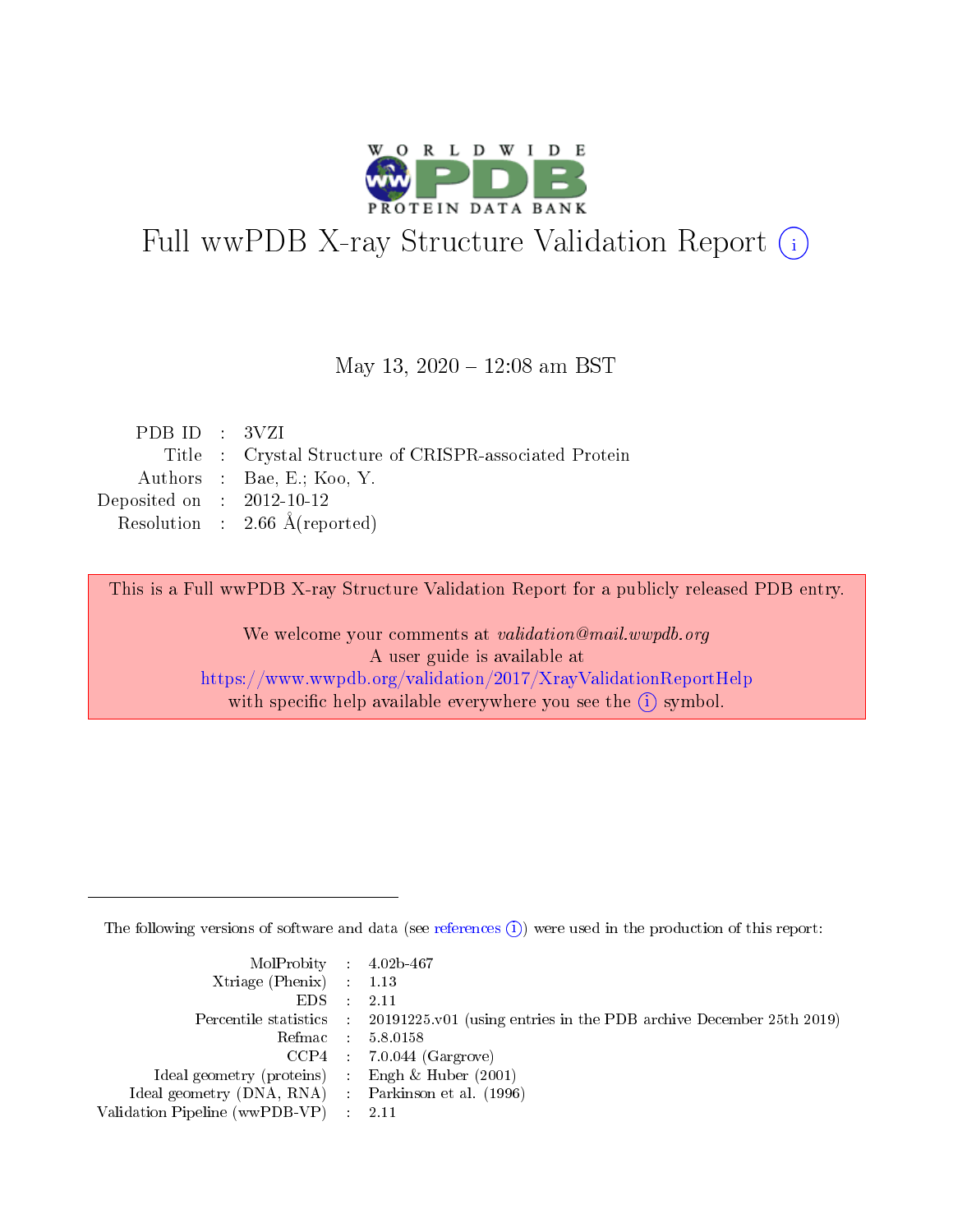# 1 [O](https://www.wwpdb.org/validation/2017/XrayValidationReportHelp#overall_quality)verall quality at a glance  $(i)$

The following experimental techniques were used to determine the structure: X-RAY DIFFRACTION

The reported resolution of this entry is 2.66 Å.

Percentile scores (ranging between 0-100) for global validation metrics of the entry are shown in the following graphic. The table shows the number of entries on which the scores are based.



| Metric                | Whole archive<br>$(\#\mathrm{Entries})$ | Similar resolution<br>$(\#\text{Entries},\, \text{resolution}\; \text{range}(\textup{\AA}))$ |  |  |
|-----------------------|-----------------------------------------|----------------------------------------------------------------------------------------------|--|--|
| $R_{free}$            | 130704                                  | $1332(2.68-2.64)$                                                                            |  |  |
| Clashscore            | 141614                                  | $1374(2.68-2.64)$                                                                            |  |  |
| Ramachandran outliers | 138981                                  | $1349(2.68-2.64)$                                                                            |  |  |
| Sidechain outliers    | 138945                                  | $1349(2.68-2.64)$                                                                            |  |  |
| RSRZ outliers         | 127900                                  | $1318(2.68-2.64)$                                                                            |  |  |

The table below summarises the geometric issues observed across the polymeric chains and their fit to the electron density. The red, orange, yellow and green segments on the lower bar indicate the fraction of residues that contain outliers for  $>=3, 2, 1$  and 0 types of geometric quality criteria respectively. A grey segment represents the fraction of residues that are not modelled. The numeric value for each fraction is indicated below the corresponding segment, with a dot representing fractions  $\epsilon=5\%$  The upper red bar (where present) indicates the fraction of residues that have poor fit to the electron density. The numeric value is given above the bar.

| Mol | Chain   Length | Quality of chain |     |    |  |  |  |
|-----|----------------|------------------|-----|----|--|--|--|
|     | 226            | 4%<br>75%        | 17% | 5% |  |  |  |
|     | ววธ            | 7%<br>67%        | 24% | 6% |  |  |  |

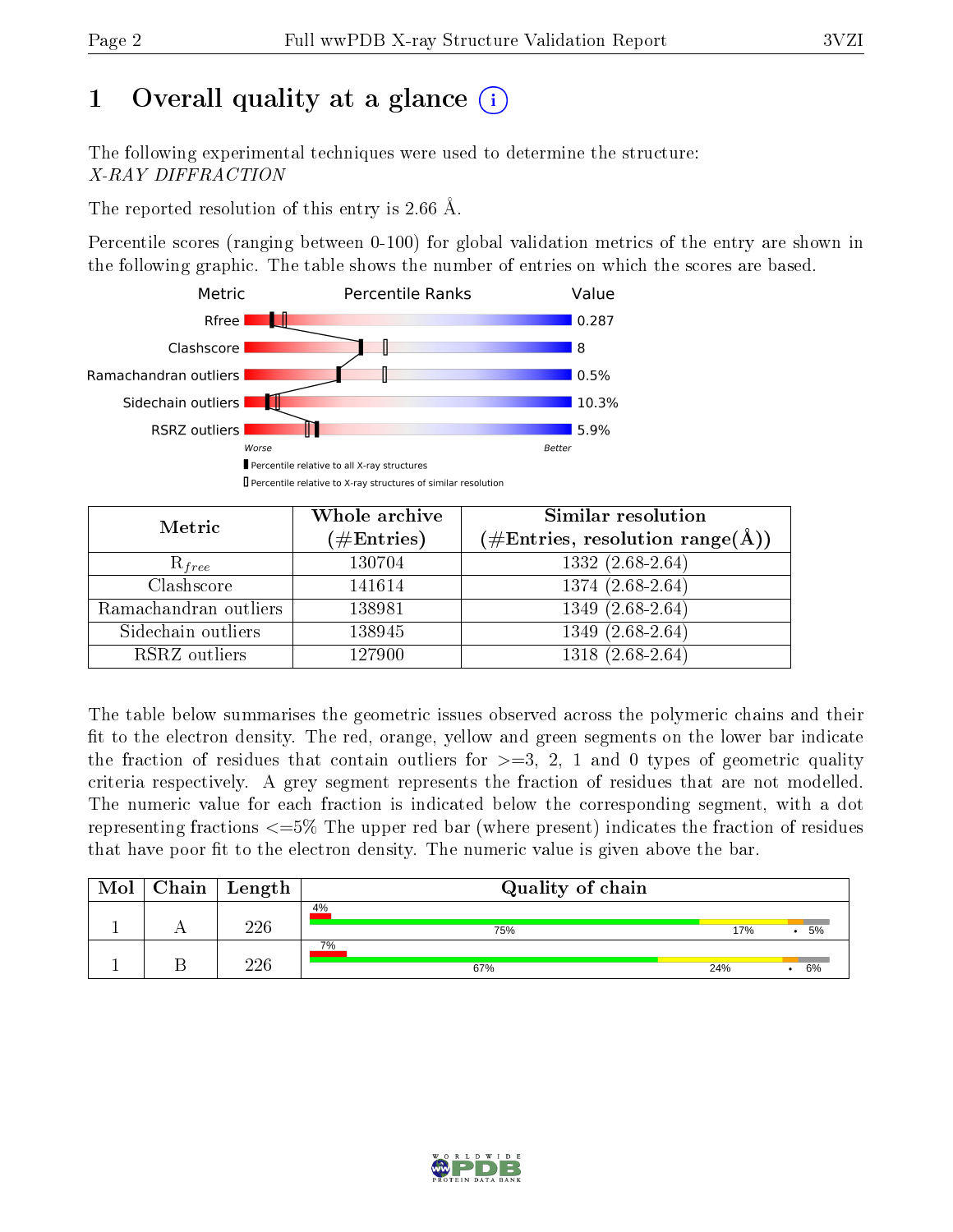# 2 Entry composition (i)

There are 2 unique types of molecules in this entry. The entry contains 3411 atoms, of which 0 are hydrogens and 0 are deuteriums.

In the tables below, the ZeroOcc column contains the number of atoms modelled with zero occupancy, the AltConf column contains the number of residues with at least one atom in alternate conformation and the Trace column contains the number of residues modelled with at most 2 atoms.

| Mol |     | Chain   Residues | Atoms            |              |   |  |  | $\text{ZeroOcc} \mid \text{AltConf} \mid \text{Trace}$ |  |
|-----|-----|------------------|------------------|--------------|---|--|--|--------------------------------------------------------|--|
|     |     | 214              | $\mathrm{Total}$ | $\mathbf{C}$ | N |  |  |                                                        |  |
|     |     | 1687             | 1065 309 304 9   |              |   |  |  |                                                        |  |
|     |     |                  |                  | Total C N    |   |  |  |                                                        |  |
|     | 213 | 1672.            | 1058 302 303     |              |   |  |  |                                                        |  |

Molecule 1 is a protein called Crispr-associated protein Cas5, dvulg subtype.

| Chain            | Residue         | Modelled                | Actual         | Comment               | Reference                                     |
|------------------|-----------------|-------------------------|----------------|-----------------------|-----------------------------------------------|
| A                | $-1$            | $\overline{\text{GLY}}$ | L.             | <b>EXPRESSION TAG</b> | <b>UNP B2SNP4</b>                             |
| $\bf{A}$         | $\overline{0}$  | <b>HIS</b>              |                | <b>EXPRESSION TAG</b> | UNP B2SNP4                                    |
| $\bf{A}$         | $\mathbf{1}$    | <b>MET</b>              | L.             | <b>EXPRESSION TAG</b> | UNP B2SNP4                                    |
| А                | $\overline{2}$  | <b>SER</b>              | L,             | <b>EXPRESSION TAG</b> | UNP B2SNP4                                    |
| $\bf{A}$         | $\overline{3}$  | <b>TYR</b>              | ÷.             | <b>EXPRESSION TAG</b> | UNP B2SNP4                                    |
| A                | 4               | <b>GLY</b>              | ÷              | <b>EXPRESSION TAG</b> | <b>UNP</b><br>B <sub>2</sub> SNP <sub>4</sub> |
| $\bf{A}$         | $\overline{5}$  | <b>VAL</b>              | $\overline{a}$ | <b>EXPRESSION TAG</b> | UNP B2SNP4                                    |
| A                | $\overline{6}$  | $\rm{ARG}$              | ÷,             | <b>EXPRESSION TAG</b> | UNP B2SNP4                                    |
| $\bf{A}$         | $\overline{7}$  | <b>LEU</b>              | ÷,             | <b>EXPRESSION TAG</b> | UNP B2SNP4                                    |
| $\bf{A}$         | $\overline{8}$  | $\overline{HIS}$        | ÷,             | <b>EXPRESSION TAG</b> | <b>UNP B2SNP4</b>                             |
| $\bf{A}$         | 9               | <b>VAL</b>              | $\equiv$       | <b>EXPRESSION TAG</b> | UNP B2SNP4                                    |
| $\bf{A}$         | 10              | TRP                     |                | <b>EXPRESSION TAG</b> | UNP B2SNP4                                    |
| $\boldsymbol{A}$ | 11              | <b>GLY</b>              | ÷.             | <b>EXPRESSION TAG</b> | UNP B2SNP4                                    |
| $\boldsymbol{A}$ | 12              | <b>GLU</b>              | ÷,             | <b>EXPRESSION TAG</b> | UNP B2SNP4                                    |
| $\bf{A}$         | 13              | $\rm{ARG}$              | ÷              | <b>EXPRESSION TAG</b> | <b>UNP</b><br>B <sub>2</sub> SNP <sub>4</sub> |
| $\bf{A}$         | 14              | <b>ALA</b>              | ÷,             | <b>EXPRESSION TAG</b> | UNP B2SNP4                                    |
| $\bf{A}$         | $\overline{15}$ | <b>LEU</b>              | ÷,             | <b>EXPRESSION TAG</b> | UNP B2SNP4                                    |
| $\boldsymbol{A}$ | 16              | PHE                     | ÷              | <b>EXPRESSION TAG</b> | B <sub>2</sub> SNP <sub>4</sub><br><b>UNP</b> |
| $\bf{A}$         | 17              | <b>THR</b>              | ÷.             | <b>EXPRESSION TAG</b> | UNP B2SNP4                                    |
| A                | 18              | ARG                     | Ξ.             | <b>EXPRESSION TAG</b> | UNP B2SNP4                                    |
| $\bf{A}$         | 19              | PRO                     |                | <b>EXPRESSION TAG</b> | UNP B2SNP4                                    |
| $\boldsymbol{A}$ | 20              | GLU                     | ÷              | <b>EXPRESSION TAG</b> | UNP B2SNP4                                    |
| B                | $-1$            | <b>GLY</b>              | ÷,             | <b>EXPRESSION TAG</b> | <b>UNP</b><br>B <sub>2</sub> SNP <sub>4</sub> |
| $\boldsymbol{B}$ | $\overline{0}$  | <b>HIS</b>              | ÷              | <b>EXPRESSION TAG</b> | <b>UNP</b><br>B <sub>2</sub> SNP <sub>4</sub> |
| $\overline{B}$   | $\mathbf{1}$    | MET                     |                | <b>EXPRESSION TAG</b> | UNP B2SNP4                                    |

There are 44 discrepancies between the modelled and reference sequences:

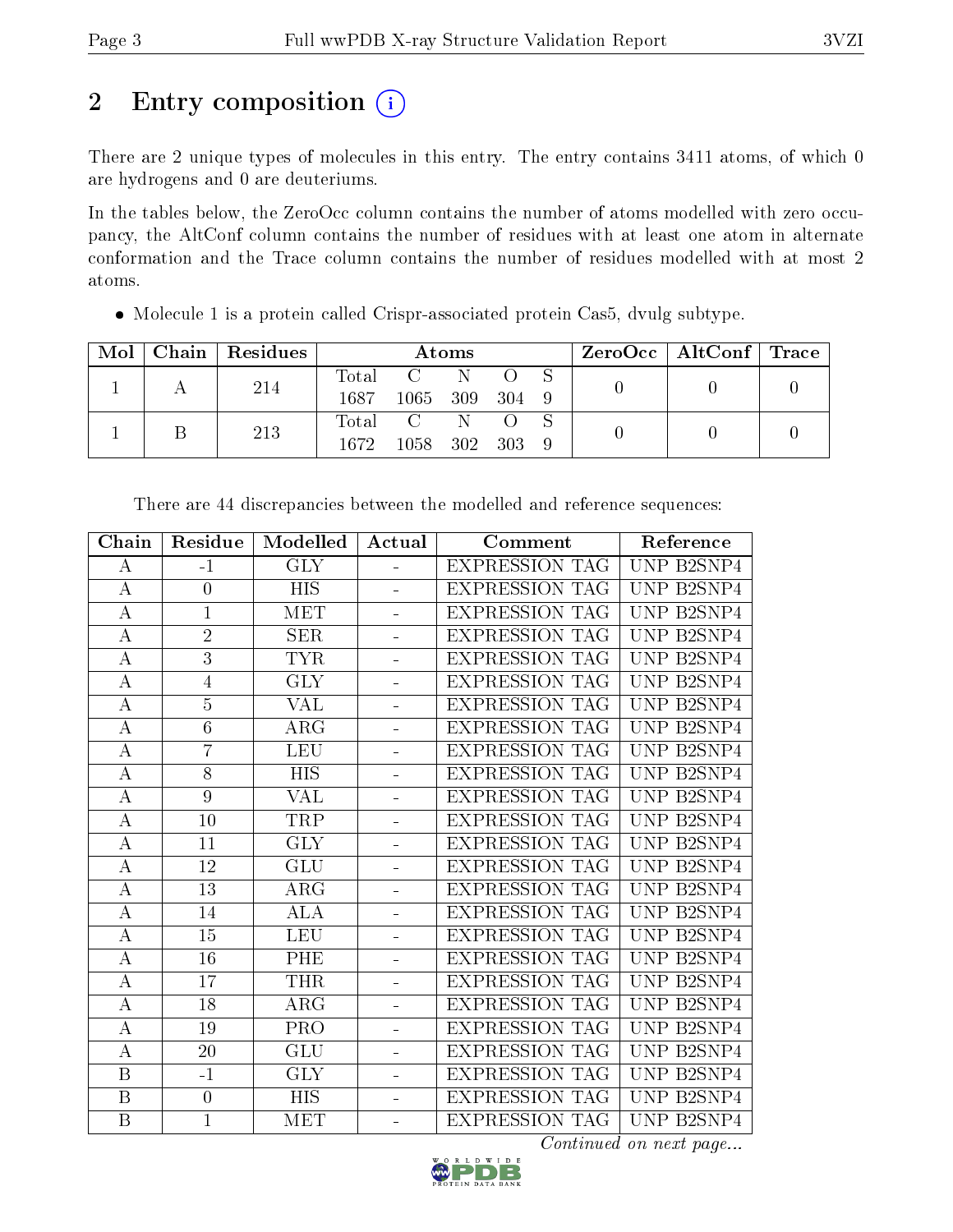| Chain            | Residue        | Modelled   | Actual | Comment               | Reference  |
|------------------|----------------|------------|--------|-----------------------|------------|
| B                | $\overline{2}$ | <b>SER</b> |        | <b>EXPRESSION TAG</b> | UNP B2SNP4 |
| $\mathbf{B}$     | 3              | <b>TYR</b> |        | <b>EXPRESSION TAG</b> | UNP B2SNP4 |
| B                | 4              | <b>GLY</b> |        | <b>EXPRESSION TAG</b> | UNP B2SNP4 |
| B                | 5              | VAL        |        | <b>EXPRESSION TAG</b> | UNP B2SNP4 |
| B                | 6              | ARG        |        | <b>EXPRESSION TAG</b> | UNP B2SNP4 |
| B                | $\overline{7}$ | <b>LEU</b> |        | <b>EXPRESSION TAG</b> | UNP B2SNP4 |
| B                | 8              | <b>HIS</b> |        | <b>EXPRESSION TAG</b> | UNP B2SNP4 |
| B                | 9              | VAL        |        | <b>EXPRESSION TAG</b> | UNP B2SNP4 |
| B                | 10             | <b>TRP</b> |        | <b>EXPRESSION TAG</b> | UNP B2SNP4 |
| B                | 11             | <b>GLY</b> |        | <b>EXPRESSION TAG</b> | UNP B2SNP4 |
| B                | 12             | <b>GLU</b> |        | <b>EXPRESSION TAG</b> | UNP B2SNP4 |
| B                | 13             | $\rm{ARG}$ |        | <b>EXPRESSION TAG</b> | UNP B2SNP4 |
| B                | 14             | ALA        |        | <b>EXPRESSION TAG</b> | UNP B2SNP4 |
| B                | 15             | <b>LEU</b> |        | <b>EXPRESSION TAG</b> | UNP B2SNP4 |
| B                | 16             | PHE        |        | <b>EXPRESSION TAG</b> | UNP B2SNP4 |
| $\boldsymbol{B}$ | 17             | <b>THR</b> |        | <b>EXPRESSION TAG</b> | UNP B2SNP4 |
| B                | 18             | $\rm{ARG}$ |        | <b>EXPRESSION TAG</b> | UNP B2SNP4 |
| B                | 19             | <b>PRO</b> |        | <b>EXPRESSION TAG</b> | UNP B2SNP4 |
| B                | 20             | GLU        |        | <b>EXPRESSION TAG</b> | UNP B2SNP4 |

Continued from previous page...

• Molecule 2 is water.

|  | $Mol$   Chain   Residues | Atoms                     | ZeroOcc   AltConf |  |
|--|--------------------------|---------------------------|-------------------|--|
|  |                          | Total O<br>37 37          |                   |  |
|  | 15                       | Total O<br>$15 -$<br>- 15 |                   |  |

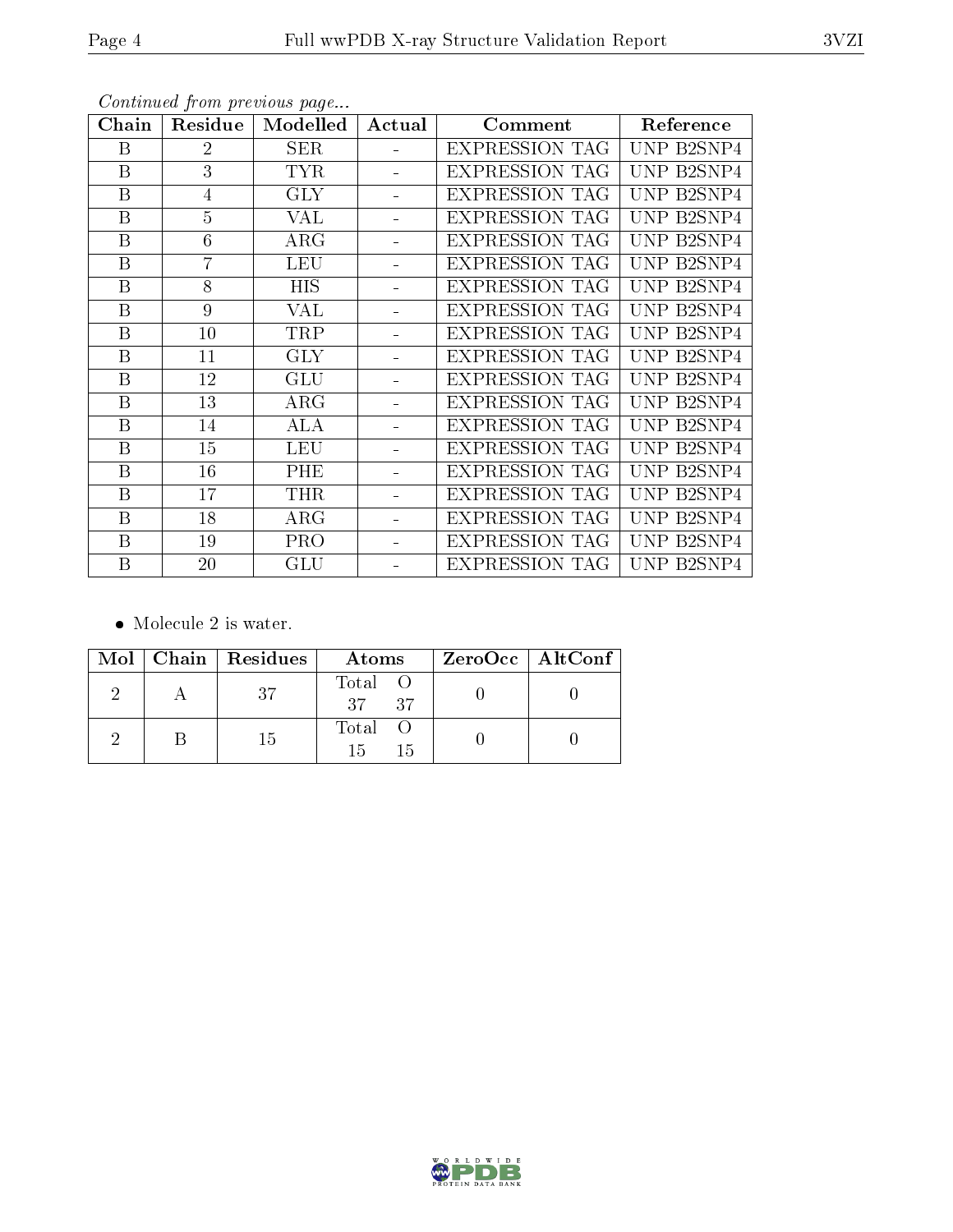# 3 Residue-property plots  $(i)$

These plots are drawn for all protein, RNA and DNA chains in the entry. The first graphic for a chain summarises the proportions of the various outlier classes displayed in the second graphic. The second graphic shows the sequence view annotated by issues in geometry and electron density. Residues are color-coded according to the number of geometric quality criteria for which they contain at least one outlier: green  $= 0$ , yellow  $= 1$ , orange  $= 2$  and red  $= 3$  or more. A red dot above a residue indicates a poor fit to the electron density (RSRZ  $> 2$ ). Stretches of 2 or more consecutive residues without any outlier are shown as a green connector. Residues present in the sample, but not in the model, are shown in grey.

• Molecule 1: Crispr-associated protein Cas5, dvulg subtype



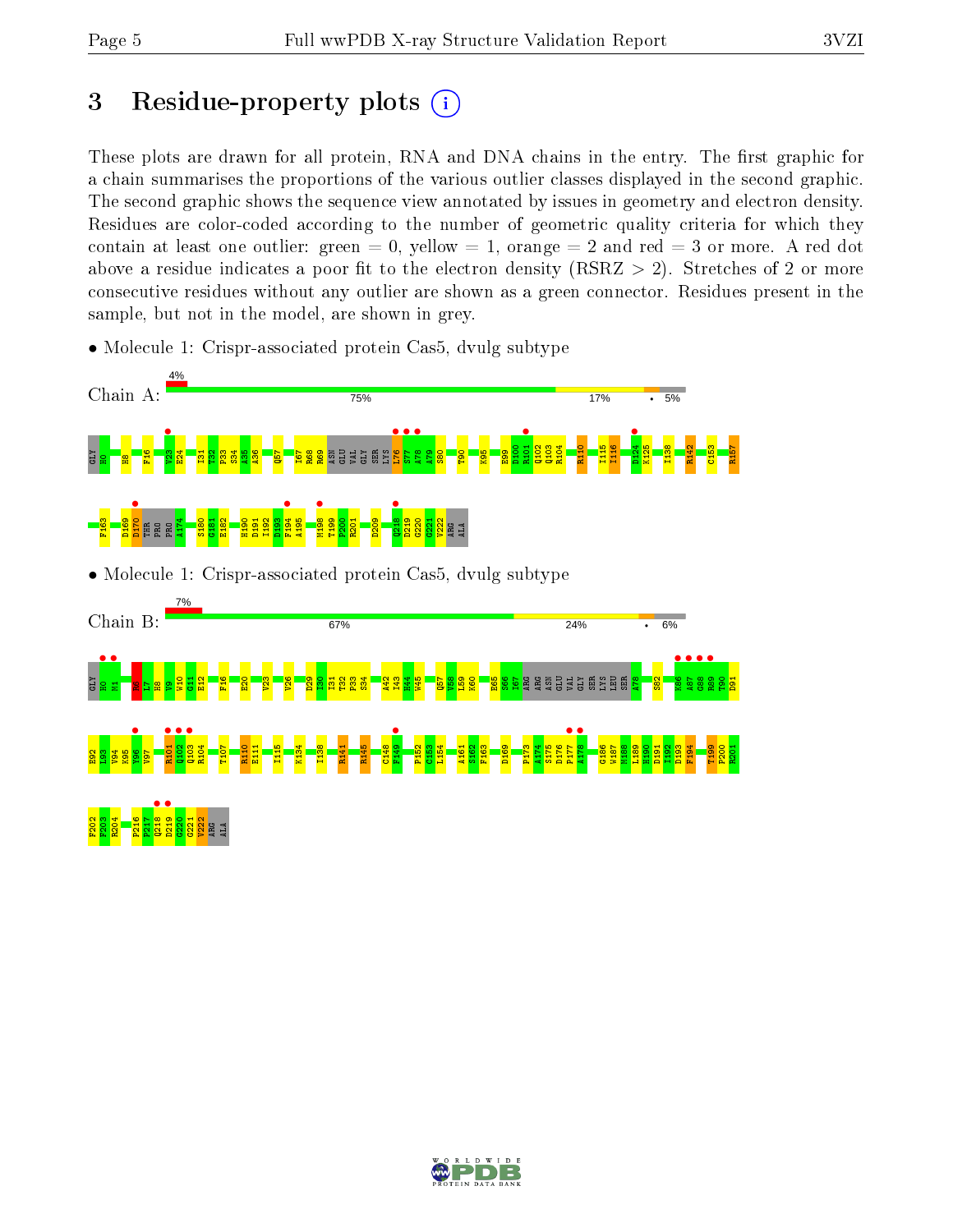# 4 Data and refinement statistics  $(i)$

| Property                                                         | Value                                            | Source     |
|------------------------------------------------------------------|--------------------------------------------------|------------|
| Space group                                                      | P 21 21 21                                       | Depositor  |
| Cell constants                                                   | 54.84Å 179.36Å<br>45.97Å                         | Depositor  |
| a, b, c, $\alpha$ , $\beta$ , $\gamma$                           | $90.00^{\circ}$ $90.00^{\circ}$<br>$90.00^\circ$ |            |
| Resolution $(A)$                                                 | 20.00<br>$-2.66$                                 | Depositor  |
|                                                                  | $19.98 - 2.66$                                   | <b>EDS</b> |
| % Data completeness                                              | $98.8(20.00-2.66)$                               | Depositor  |
| (in resolution range)                                            | $99.2(19.98-2.66)$                               | <b>EDS</b> |
| $R_{merge}$                                                      | (Not available)                                  | Depositor  |
| $\mathrm{R}_{sym}$                                               | (Not available)                                  | Depositor  |
| $\langle I/\sigma(I) \rangle^{-1}$                               | $2.56$ (at $2.67\text{\AA}$ )                    | Xtriage    |
| Refinement program                                               | <b>REFMAC 5.6.0117</b>                           | Depositor  |
|                                                                  | $0.206$ ,<br>0.287                               | Depositor  |
| $R, R_{free}$                                                    | 0.207,<br>0.287                                  | DCC        |
| $\mathcal{R}_{free}$ test set                                    | 673 reflections $(4.97\%)$                       | wwPDB-VP   |
| Wilson B-factor $(A^2)$                                          | 52.3                                             | Xtriage    |
| Anisotropy                                                       | 0.393                                            | Xtriage    |
| Bulk solvent $k_{sol}(\text{e}/\text{A}^3), B_{sol}(\text{A}^2)$ | $0.34$ , 47.0                                    | <b>EDS</b> |
| L-test for $\overline{\text{twinning}}^2$                        | $< L >$ = 0.49, $< L^2 >$ = 0.32                 | Xtriage    |
| Estimated twinning fraction                                      | No twinning to report.                           | Xtriage    |
| $F_o, F_c$ correlation                                           | 0.94                                             | <b>EDS</b> |
| Total number of atoms                                            | 3411                                             | wwPDB-VP   |
| Average B, all atoms $(A^2)$                                     | 67.0                                             | wwPDB-VP   |

Xtriage's analysis on translational NCS is as follows: The largest off-origin peak in the Patterson function is  $4.79\%$  of the height of the origin peak. No significant pseudotranslation is detected.

<sup>&</sup>lt;sup>2</sup>Theoretical values of  $\langle |L| \rangle$ ,  $\langle L^2 \rangle$  for acentric reflections are 0.5, 0.333 respectively for untwinned datasets, and 0.375, 0.2 for perfectly twinned datasets.



<span id="page-5-1"></span><span id="page-5-0"></span><sup>1</sup> Intensities estimated from amplitudes.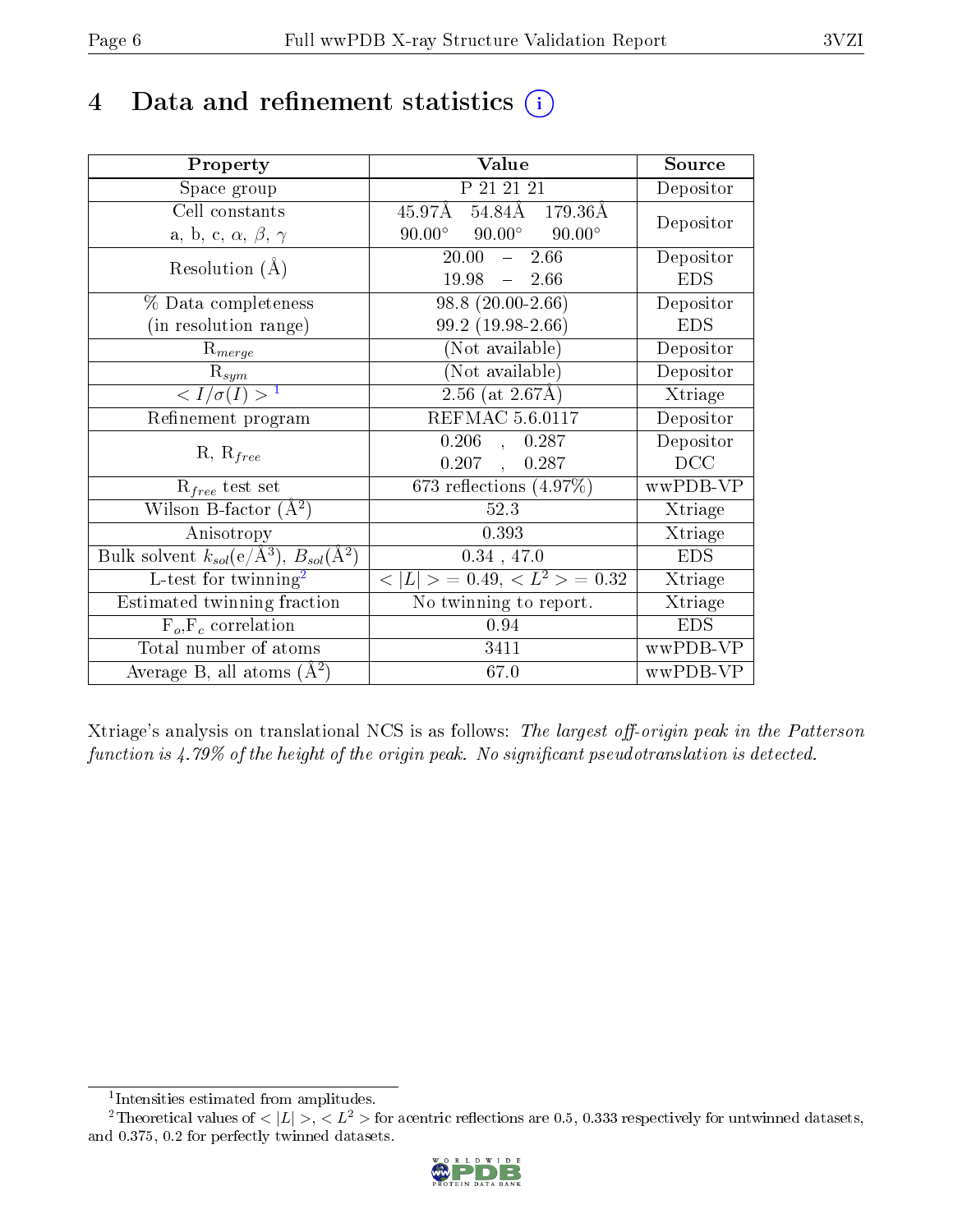# 5 Model quality  $(i)$

# 5.1 Standard geometry  $(i)$

The Z score for a bond length (or angle) is the number of standard deviations the observed value is removed from the expected value. A bond length (or angle) with  $|Z| > 5$  is considered an outlier worth inspection. RMSZ is the root-mean-square of all Z scores of the bond lengths (or angles).

| Mol | Chain |      | Bond lengths        | Bond angles |                                   |  |
|-----|-------|------|---------------------|-------------|-----------------------------------|--|
|     |       | RMSZ | $\# Z  > 5$         | RMSZ        | $\# Z  > 5$                       |  |
|     |       | 0.68 | 0/1724              | 0.78        | 0/2329                            |  |
|     |       | 0.65 | $3/1712(0.2\%)$     | 0.78        | $2/2319(0.1\%)$                   |  |
|     |       | 0.67 | $(0.1\%)$<br>3/3436 | 0.78        | 4648<br>$(0.0\%)$<br>$2^{\prime}$ |  |

All (3) bond length outliers are listed below:

| Mol |     | Chain   Res   Type | Atoms     |         | Observed $(A)$ | Ideal(A) |
|-----|-----|--------------------|-----------|---------|----------------|----------|
|     |     | TRP                | $CD2-CE2$ | 5.37    |                |          |
|     |     | TRP                | $CD2-CE2$ | $-5.35$ |                |          |
|     | 187 | TRP                | $CD2-CE2$ | 5.08    |                |          |

All (2) bond angle outliers are listed below:

| Mol | $\vert$ Chain $\vert$ Res $\vert$ Type |            | Atoms               | $\bullet$ Observed( $^o$ )   Ideal( $^o$ ) |        |
|-----|----------------------------------------|------------|---------------------|--------------------------------------------|--------|
|     |                                        | ΔSΡ        | CB-CG-OD1   5.76    | 123.49                                     | 118.30 |
|     |                                        | $\rm{ARG}$ | $NE- CZ-NH2$   5.15 | 122.88                                     | 120.30 |

There are no chirality outliers.

There are no planarity outliers.

### 5.2 Too-close contacts  $(i)$

In the following table, the Non-H and H(model) columns list the number of non-hydrogen atoms and hydrogen atoms in the chain respectively. The H(added) column lists the number of hydrogen atoms added and optimized by MolProbity. The Clashes column lists the number of clashes within the asymmetric unit, whereas Symm-Clashes lists symmetry related clashes.

| Mol |      |      | Chain   Non-H   H(model)   H(added)   Clashes   Symm-Clashes |
|-----|------|------|--------------------------------------------------------------|
|     | 1687 | 1672 |                                                              |
|     | 1672 | 1652 |                                                              |
|     |      |      |                                                              |

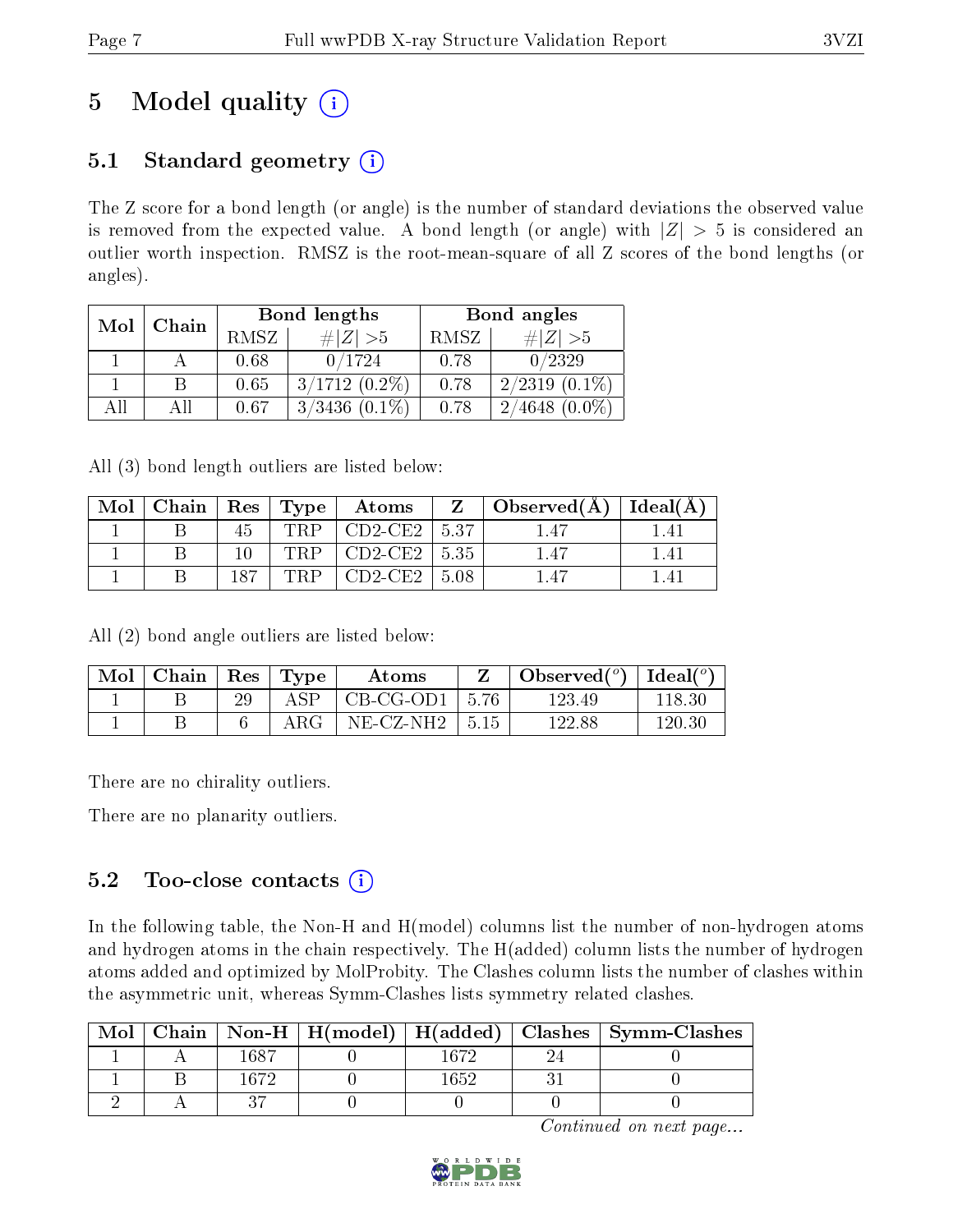Continued from previous page...

| Mol |  |  |     | Chain   Non-H   H(model)   H(added)   Clashes   Symm-Clashes |
|-----|--|--|-----|--------------------------------------------------------------|
|     |  |  |     |                                                              |
|     |  |  | 'n. |                                                              |

The all-atom clashscore is defined as the number of clashes found per 1000 atoms (including hydrogen atoms). The all-atom clashscore for this structure is 8.

All (54) close contacts within the same asymmetric unit are listed below, sorted by their clash magnitude.

| Atom-1            | Atom-2                       | Interatomic       | Clash           |
|-------------------|------------------------------|-------------------|-----------------|
|                   |                              | distance $(A)$    | overlap $(\AA)$ |
| 1:A:110:ARG:HG3   | 1:A:110:ARG:HH11             | 1.19              | 1.06            |
| 1:B:6:ARG:HH21    | 1:B:6:ARG:HG3                | 1.46              | 0.80            |
| 1:A:110:ARG:HG3   | 1: A:110: ARG: NH1           | 1.93              | 0.75            |
| 1:B:42:ALA:O      | 1:B:148:CYS:HB2              | 1.87              | 0.73            |
| 1:A:153:CYS:SG    | 1:A:157:ARG:HA               | 2.40              | 0.61            |
| 1: A:24: GLU:OE1  | 1:B:222:VAL:HB               | $\overline{2.00}$ | 0.59            |
| 1:B:42:ALA:O      | 1:B:148:CYS:CB               | $\overline{2.48}$ | 0.59            |
| 1:A:138:ILE:O     | $1:A:142:A\overline{R}G:HG3$ | 2.03              | 0.59            |
| 1: A:8: HIS:O     | 1: A: 163: PHE: HA           | 2.07              | 0.54            |
| 1: A: 169: ASP: O | $1:A:\overline{170:ASP:HB3}$ | 2.07              | 0.54            |
| 1:A:36:ALA:HB1    | 1:A:116:ILE:HD12             | 1.90              | 0.54            |
| 1:A:180:SER:HA    | 1:A:209:ASP:HA               | 1.91              | 0.53            |
| 1:B:202:PHE:H     | 1:B:222:VAL:HG13             | 1.74              | 0.52            |
| 1:B:141:ARG:O     | 1:B:145:ARG:HB2              | 2.10              | 0.51            |
| 1: A:68: ARG:HB3  | 1: A: 103: GLN: HB3          | 1.94              | 0.50            |
| 1:B:134:LYS:O     | 1:B:138:ILE:HG13             | 2.11              | 0.50            |
| 1: B: 221: GLY:O  | 1:B:222:VAL:HG23             | 2.12              | 0.49            |
| 1:B:23:VAL:HG22   | 1:B:101:ARG:HH12             | 1.76              | 0.49            |
| 1:B:59:LEU:HD21   | 1:B:115:ILE:HD12             | 1.94              | 0.49            |
| 1: A:76:LEU:O     | 1: A:76: LEU:HG              | 2.13              | 0.48            |
| 1:A:34:SER:HB3    | 1:A:191:ASP:OD2              | 2.12              | 0.48            |
| 1: A:34: SER:HB3  | 1:A:191:ASP:HA               | 1.96              | 0.48            |
| 1:B:8:HIS:CE1     | 1:B:173:PRO:HG3              | 2.50              | 0.47            |
| 1:B:216:PRO:HG2   | 1:B:219:ASP:CB               | 2.46              | 0.46            |
| 1:B:16:PHE:CE1    | 1:B:31:ILE:HG13              | 2.51              | 0.46            |
| 1:B:65:GLU:OE1    | 1:B:110:ARG:HD2              | $\overline{2.16}$ | 0.46            |
| 1:B:202:PHE:O     | 1:B:222:VAL:N                | $\overline{2.22}$ | 0.45            |
| 1:B:194:PHE:CD1   | 1:B:194:PHE:N                | 2.84              | 0.45            |
| 1:A:33:PRO:HB2    | 1:A:190:HIS:O                | 2.17              | 0.45            |
| 1: A:95:LYS:HE3   | 1: A:95:LYS:HB2              | 1.71              | 0.45            |
| 1:A:57:GLN:HB3    | 1:A:115:ILE:HB               | 1.99              | 0.44            |
| 1:B:6:ARG:CG      | 1:B:6:ARG:HH21               | $\overline{2.23}$ | 0.44            |

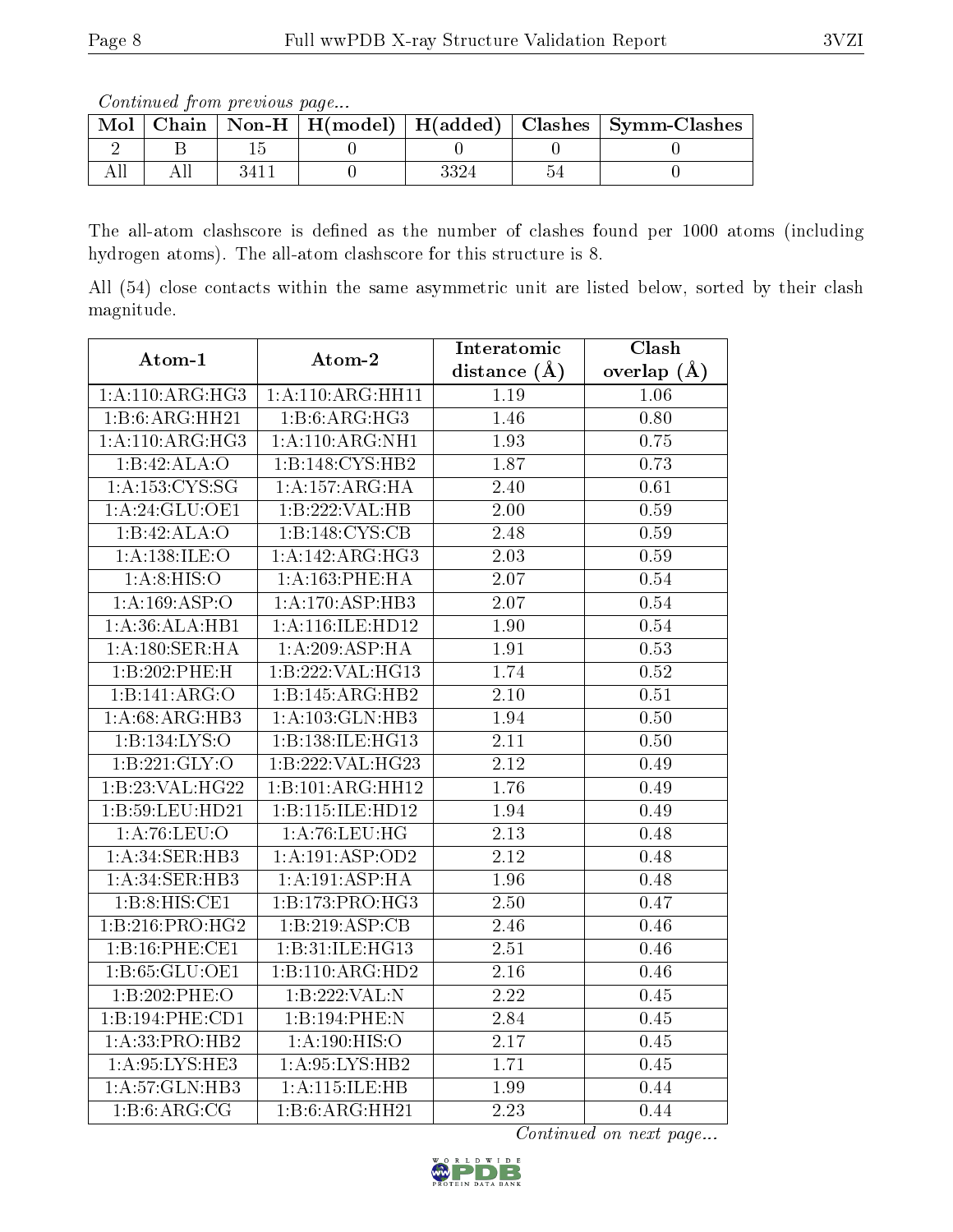|                             |                             | Interatomic      | Clash         |
|-----------------------------|-----------------------------|------------------|---------------|
| Atom-1                      | Atom-2                      | distance $(\AA)$ | overlap $(A)$ |
| 1:A:110:ARG:NH1             | 1:A:110:ARG:CG              | 2.72             | 0.43          |
| 1: A:69: ARG:HE             | 1:A:104:ARG:HH22            | 1.66             | 0.43          |
| 1:B:26:VAL:HG13             | 1:B:107:THR:HB              | 1.99             | 0.43          |
| 1:A:16:PHE:CE1              | 1: A:31: ILE: HG13          | 2.54             | 0.43          |
| 1: A:69: ARG: HE            | 1: A: 104: ARG: NH2         | 2.17             | 0.43          |
| 1:B:216:PRO:HG2             | 1:B:219:ASP:HB2             | 2.01             | 0.43          |
| 1: B:94: VAL:O              | 1:1:97:VAL:HG12             | 2.18             | 0.43          |
| 1: A: 198: MET:HG3          | 1: A:199:THR:N              | 2.35             | 0.42          |
| 1:B:154:LEU:HG              | 1:B:161:ALA:HB2             | 2.01             | 0.42          |
| $1:B:34:SER:H\overline{B2}$ | $1:B:191:\overline{ASP:HA}$ | 2.01             | 0.42          |
| 1: A:201: ARG:HA            | 1: A:222:VAL:HG13           | 2.01             | 0.42          |
| 1:B:186:GLY:O               | 1:B:204:ARG:HA              | 2.19             | 0.42          |
| 1:B:43:ILE:HA               | 1:B:148:CYS:HB3             | 2.02             | 0.42          |
| 1:B:193:ASP:HB2             | 1:B:199:THR:O               | 2.20             | 0.41          |
| 1:B:189:LEU:CD1             | 1:B:200:PRO:HB3             | $2.50\,$         | 0.41          |
| 1:B:32:THR:O                | 1:B:33:PRO:C                | 2.58             | 0.41          |
| 1:B:152:PRO:HG3             | 1:B:163:PHE:CE2             | 2.55             | 0.41          |
| 1:B:176:ASP:HA              | 1:B:177:PRO:HD2             | 1.77             | 0.41          |
| 1:A:36:ALA:CB               | $1:$ A:116:ILE:HD12         | 2.51             | 0.41          |
| 1:A:142:ARG:HD3             | 1:A:142:ARG:HH21            | 1.70             | 0.41          |
| 1:B:199:THR:HA              | 1:B:200:PRO:HD3             | 1.83             | 0.41          |
| 1: B:60: LYS:HD3            | 1:B:111:GLU:O               | 2.21             | 0.40          |

Continued from previous page...

There are no symmetry-related clashes.

### 5.3 Torsion angles (i)

#### 5.3.1 Protein backbone (i)

In the following table, the Percentiles column shows the percent Ramachandran outliers of the chain as a percentile score with respect to all X-ray entries followed by that with respect to entries of similar resolution.

The Analysed column shows the number of residues for which the backbone conformation was analysed, and the total number of residues.

| Mol | Chain | Analysed        | Favoured    | Allowed    | <b>Outliers</b> | Percentiles     |     |
|-----|-------|-----------------|-------------|------------|-----------------|-----------------|-----|
|     |       | $208/226(92\%)$ | $192(92\%)$ | 14 (7\%)   | $2(1\%)$        | 15 <sup>1</sup> | 23  |
|     |       | 209/226(92%)    | $192(92\%)$ | 17 $(8\%)$ |                 |                 | 100 |
| All | Αll   | $417/452(92\%)$ | $384(92\%)$ | 31(7%)     | $2(0\%)$        | 29              | 43  |

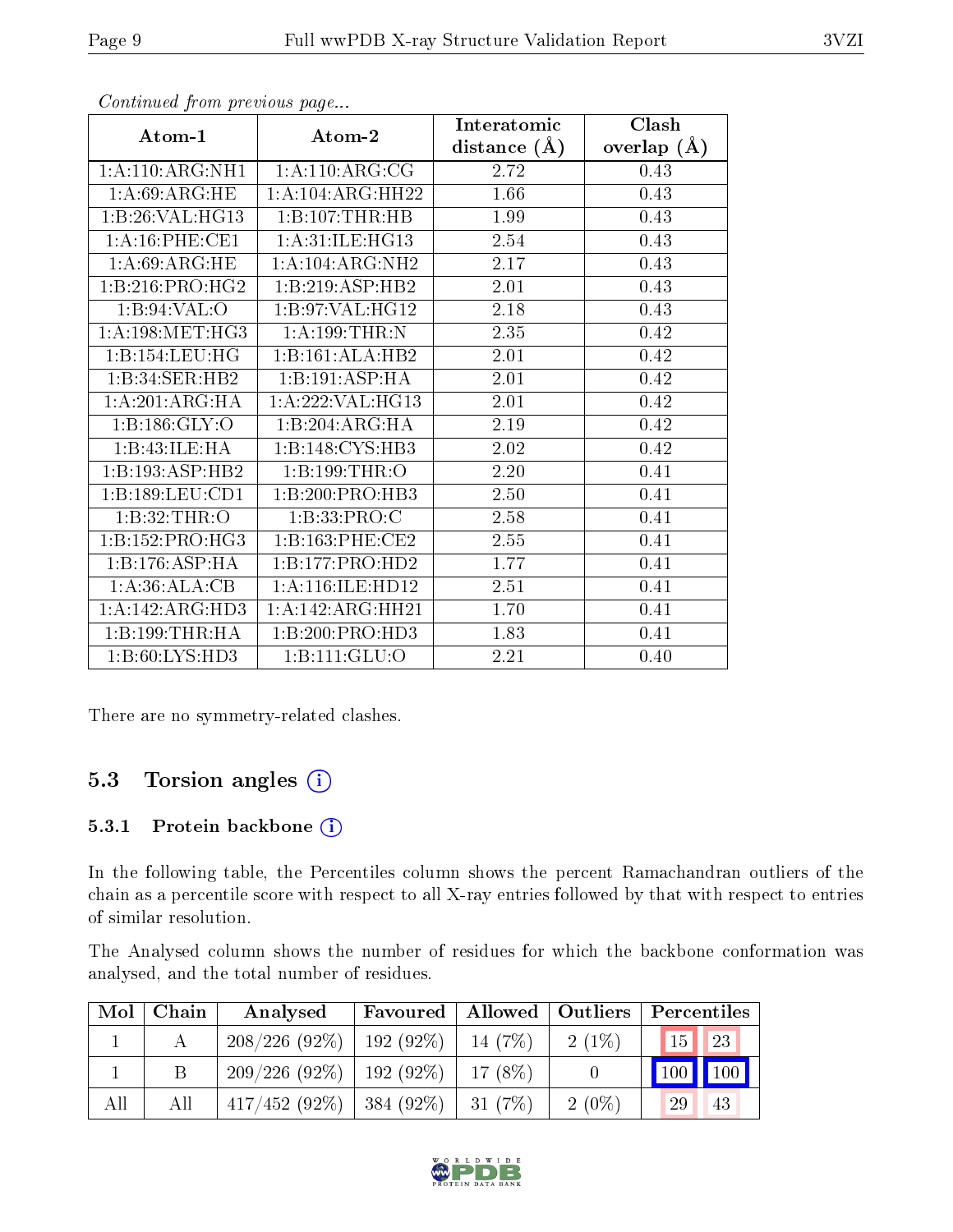All (2) Ramachandran outliers are listed below:

| $\operatorname{Mol}$ | Chain | Res | Type |
|----------------------|-------|-----|------|
|                      |       | 195 |      |
|                      |       |     |      |

#### 5.3.2 Protein sidechains  $\left( \widehat{\mathbf{i}} \right)$

In the following table, the Percentiles column shows the percent sidechain outliers of the chain as a percentile score with respect to all X-ray entries followed by that with respect to entries of similar resolution.

The Analysed column shows the number of residues for which the sidechain conformation was analysed, and the total number of residues.

| Mol | Chain | Analysed        | Rotameric    | Outliers    | Percentiles |                |
|-----|-------|-----------------|--------------|-------------|-------------|----------------|
|     |       | $175/184(95\%)$ | $159(91\%)$  | $16(9\%)$   | $9$ $13$    |                |
|     |       | $174/184(95\%)$ | 154 (88\%)   | $20(12\%)$  | $5^{\circ}$ | $\overline{ }$ |
| All | All   | $349/368$ (95%) | 313 $(90\%)$ | 36 $(10\%)$ |             |                |

All (36) residues with a non-rotameric sidechain are listed below:

| Mol            | $\overline{\text{Chain}}$ | Res              | Type                    |
|----------------|---------------------------|------------------|-------------------------|
| $\mathbf{1}$   | $\overline{A}$            | 67               | ILE                     |
| $\mathbf{1}$   | $\overline{A}$            | 76               | <b>LEU</b>              |
| $\overline{1}$ | $\overline{A}$            | $\overline{80}$  | SER                     |
| $\overline{1}$ | $\overline{A}$            | 90               | <b>THR</b>              |
| $\overline{1}$ | $\overline{A}$            | 99               | $\overline{\text{GLU}}$ |
| $\overline{1}$ | $\overline{A}$            | 102              | <b>GLN</b>              |
| $\mathbf{1}$   | $\overline{A}$            | 110              | ARG                     |
| $\overline{1}$ | $\overline{A}$            | 116              | <b>ILE</b>              |
| $\overline{1}$ | $\overline{A}$            | 125              | <b>LYS</b>              |
| $\overline{1}$ | $\overline{A}$            | $\overline{142}$ | $\overline{\rm{ARG}}$   |
| $\overline{1}$ | $\frac{1}{\overline{A}}$  | $\overline{1}57$ | $\rm{ARG}$              |
| $\overline{1}$ | $\overline{A}$            | $\overline{1}70$ | $\overline{\rm ASP}$    |
| $\overline{1}$ | $\overline{A}$            | 182              | $\overline{{\rm GLU}}$  |
| $\mathbf{1}$   | $\overline{A}$            | 192              | ILE                     |
| $\mathbf{1}$   | $\overline{A}$            | 194              | PHE                     |
| $\overline{1}$ | $\overline{A}$            | 219              | $\overline{\text{ASP}}$ |
| $\overline{1}$ | $\overline{\mathbf{B}}$   | $\overline{6}$   | $\overline{\rm{ARG}}$   |
| $\mathbf{1}$   | B                         | 12               | <b>GLU</b>              |
| $\overline{1}$ | $\overline{\mathbf{B}}$   | $\overline{20}$  | $\overline{{\rm GLU}}$  |
| $\overline{1}$ | $\overline{\mathrm{B}}$   | 57               | $\overline{\text{GLN}}$ |
| $\mathbf 1$    | Β                         | 82               | SER                     |

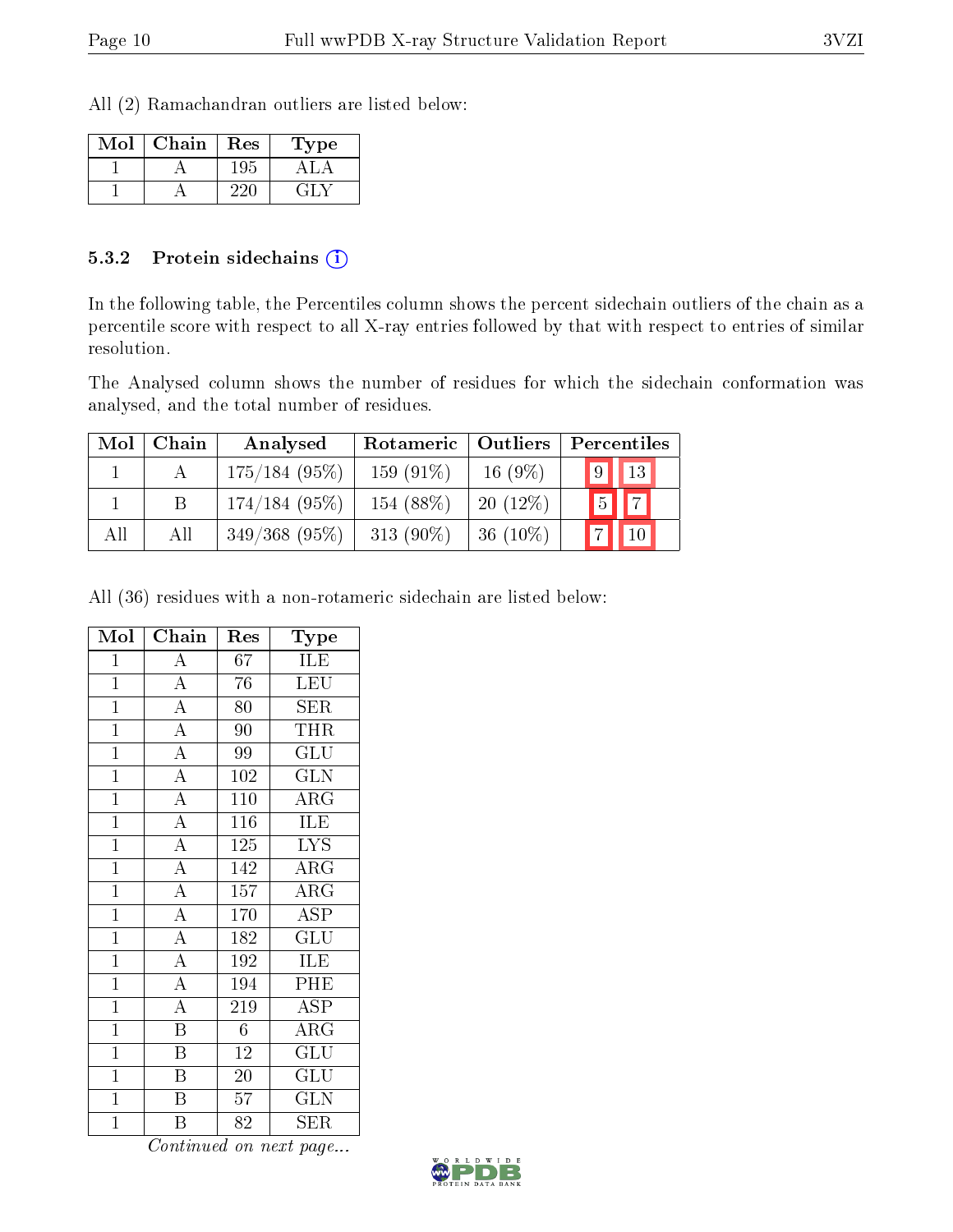| Mol          | Chain | Res | Type       |
|--------------|-------|-----|------------|
| 1            | Β     | 91  | <b>ASP</b> |
| $\mathbf{1}$ | B     | 92  | <b>GLU</b> |
| $\mathbf{1}$ | B     | 95  | <b>LYS</b> |
| $\mathbf{1}$ | B     | 101 | $\rm{ARG}$ |
| $\mathbf{1}$ | B     | 103 | <b>GLN</b> |
| $\mathbf{1}$ | B     | 104 | ARG        |
| $\mathbf{1}$ | B     | 110 | $\rm{ARG}$ |
| $\mathbf{1}$ | B     | 141 | ARG        |
| $\mathbf{1}$ | B     | 145 | $\rm{ARG}$ |
| $\mathbf{1}$ | B     | 169 | ASP        |
| $\mathbf{1}$ | B     | 175 | SER        |
| $\mathbf 1$  | B     | 194 | PHE        |
| $\mathbf{1}$ | B     | 199 | THR        |
| $\mathbf{1}$ | B     | 218 | <b>GLN</b> |
| 1            | Β     | 222 | VAL        |

Continued from previous page...

Some sidechains can be flipped to improve hydrogen bonding and reduce clashes. There are no such sidechains identified.

#### 5.3.3 RNA [O](https://www.wwpdb.org/validation/2017/XrayValidationReportHelp#rna)i

There are no RNA molecules in this entry.

#### 5.4 Non-standard residues in protein, DNA, RNA chains (i)

There are no non-standard protein/DNA/RNA residues in this entry.

#### 5.5 Carbohydrates  $(i)$

There are no carbohydrates in this entry.

#### 5.6 Ligand geometry  $(i)$

There are no ligands in this entry.

### 5.7 [O](https://www.wwpdb.org/validation/2017/XrayValidationReportHelp#nonstandard_residues_and_ligands)ther polymers  $(i)$

There are no such residues in this entry.

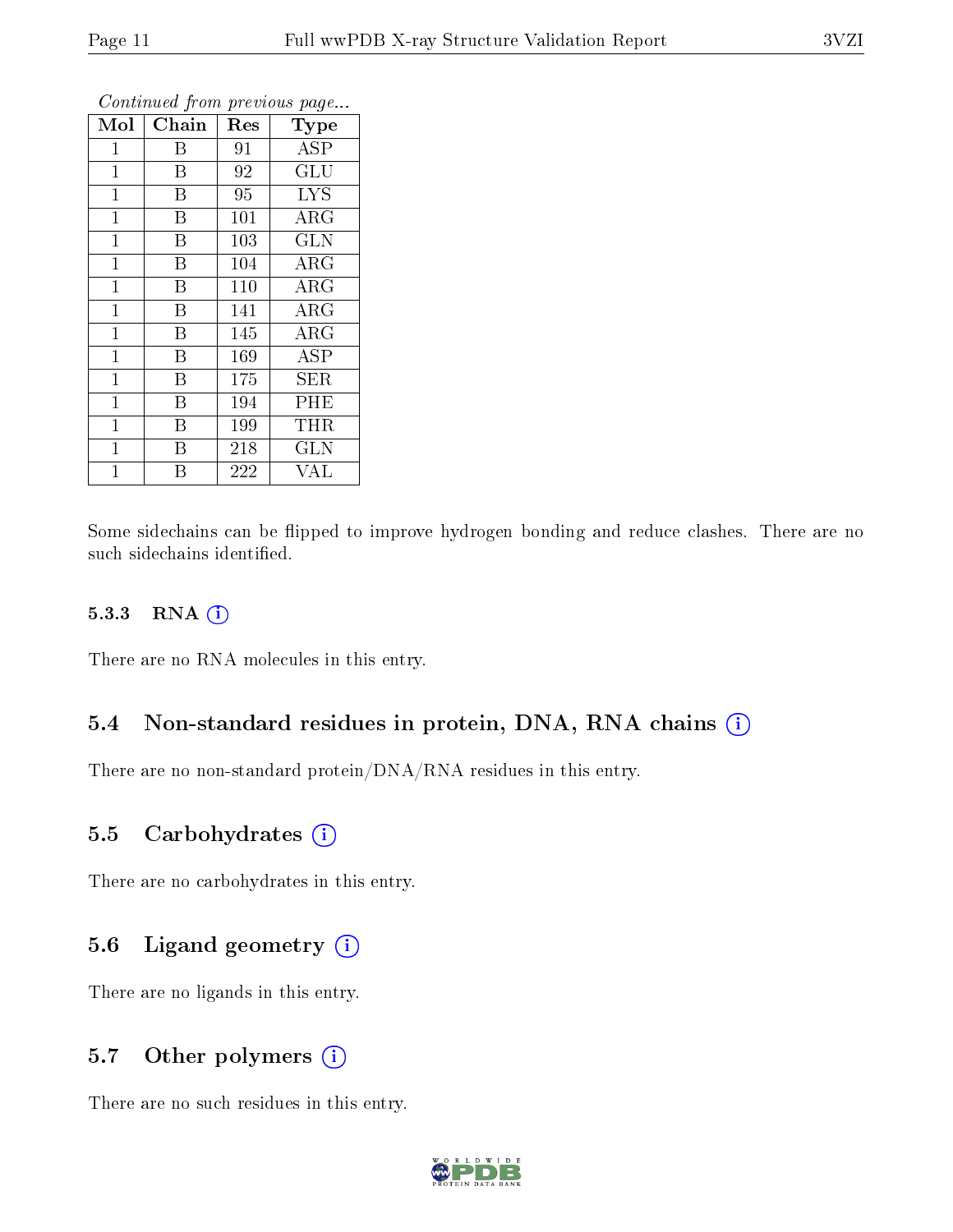# 5.8 Polymer linkage issues (i)

There are no chain breaks in this entry.

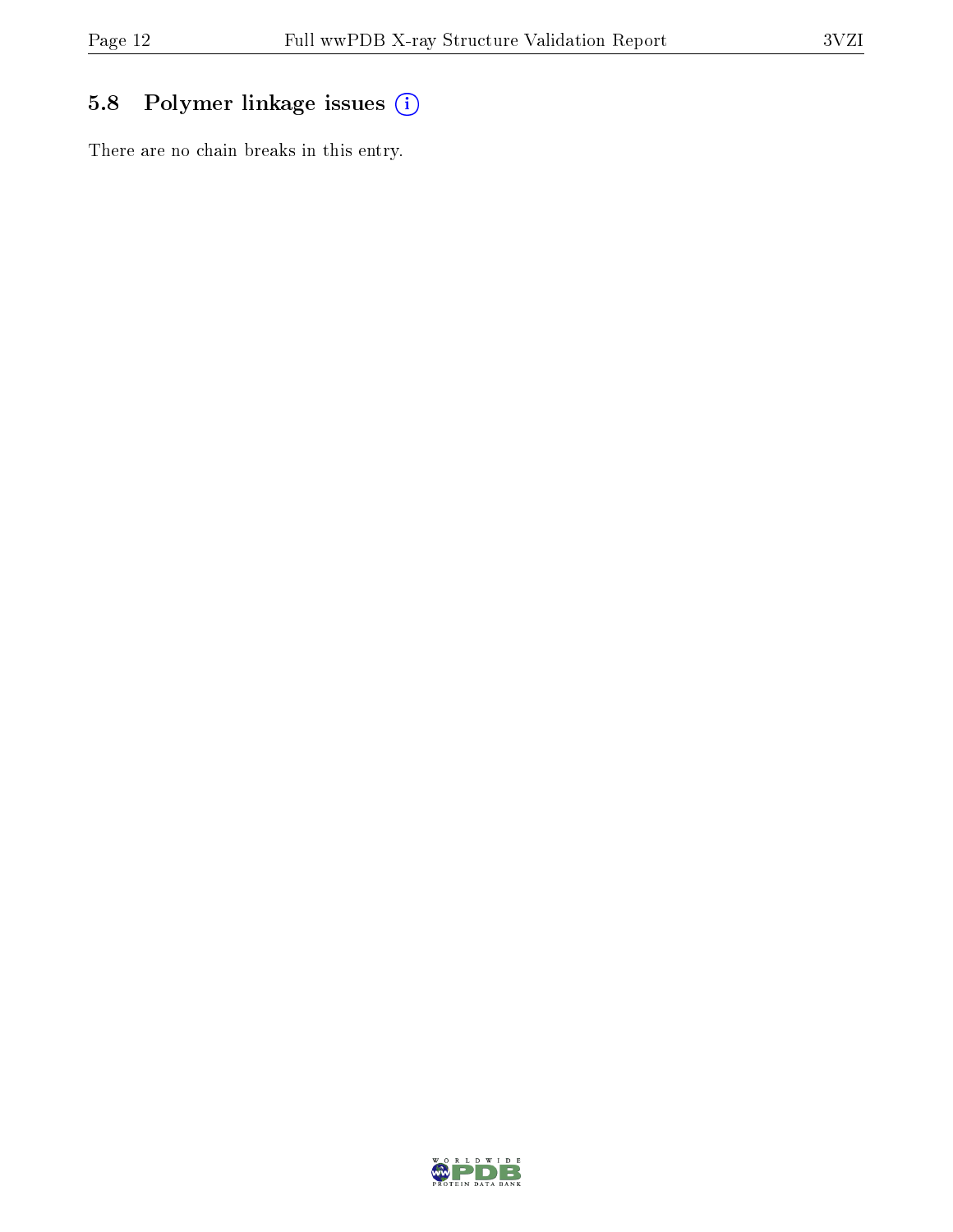# 6 Fit of model and data  $(i)$

### 6.1 Protein, DNA and RNA chains  $(i)$

In the following table, the column labelled  $#RSRZ> 2'$  contains the number (and percentage) of RSRZ outliers, followed by percent RSRZ outliers for the chain as percentile scores relative to all X-ray entries and entries of similar resolution. The OWAB column contains the minimum, median,  $95<sup>th</sup>$  percentile and maximum values of the occupancy-weighted average B-factor per residue. The column labelled ' $Q< 0.9$ ' lists the number of (and percentage) of residues with an average occupancy less than 0.9.

| Mol | Chain | Analysed        | ${ <\hspace{-1.5pt}{\mathrm{RSRZ}} \hspace{-1.5pt}>}$ | # $RSRZ>2$              |             | $OWAB(A^2)$      | $\mathrm{Q}{<}0.9$ |
|-----|-------|-----------------|-------------------------------------------------------|-------------------------|-------------|------------------|--------------------|
|     |       | $214/226(94\%)$ | 0.02                                                  | $10(4\%)$<br>$\vert$ 31 | 28          | 34, 59, 103, 119 |                    |
|     |       | $213/226(94\%)$ | 0.21                                                  | $15(7%)$ 16             | $\sqrt{13}$ | 40, 65, 113, 138 |                    |
| All | All   | 427/452(94%)    | 0.11                                                  | 25(5%)<br>$\sqrt{22}$   | 19          | 34, 62, 111, 138 |                    |

All (25) RSRZ outliers are listed below:

| Mol            | Chain                     | Res              | Type                     | <b>RSRZ</b>      |
|----------------|---------------------------|------------------|--------------------------|------------------|
| $\mathbf{1}$   | $\overline{A}$            | 76               | LEU                      | 4.7              |
| $\mathbf{1}$   | $\boldsymbol{B}$          | 218              | <b>GLN</b>               | 4.4              |
| $\overline{1}$ | $\overline{\mathrm{B}}$   | 87               | <b>ALA</b>               | 4.3              |
| $\overline{1}$ | $\boldsymbol{\mathrm{B}}$ | 177              | PRO                      | 4.2              |
| $\overline{1}$ | $\overline{\rm A}$        | 198              | <b>MET</b>               | $\overline{3.5}$ |
| $\overline{1}$ | $\overline{B}$            | 88               | $\widetilde{\text{GLY}}$ | $\overline{3.5}$ |
| $\overline{1}$ | $\boldsymbol{B}$          | $\boldsymbol{0}$ | <b>HIS</b>               | 3.3              |
| $\overline{1}$ | $\overline{\mathbf{B}}$   | 178              | $\widehat{\text{ALA}}$   | $\overline{3.2}$ |
| $\overline{1}$ | $\overline{\mathrm{B}}$   | 219              | ASP                      | $\overline{3.1}$ |
| $\overline{1}$ | $\overline{\rm A}$        | 124              | $\overline{\rm ASP}$     | 3.0              |
| $\overline{1}$ | $\overline{\mathrm{B}}$   | 89               | ARG                      | $3.0\,$          |
| $\overline{1}$ | $\overline{\mathrm{B}}$   | 101              | $\overline{\rm{ARG}}$    | $2.9\,$          |
| $\overline{1}$ | $\overline{B}$            | 103              | $\overline{\text{GLN}}$  | 2.9              |
| $\overline{1}$ | $\boldsymbol{B}$          | 149              | PHE                      | 2.8              |
| $\overline{1}$ | $\overline{\rm A}$        | $\overline{78}$  | $\overline{\rm ALA}$     | $\overline{2.7}$ |
| $\mathbf{1}$   | $\boldsymbol{B}$          | 102              | $\overline{\text{GLN}}$  | 2.7              |
| $\overline{1}$ | $\overline{\mathrm{B}}$   | $\overline{1}$   | <b>MET</b>               | $\overline{2.6}$ |
| $\mathbf{1}$   | A                         | 77               | <b>SER</b>               | $2.5\,$          |
| $\overline{1}$ | $\overline{\rm A}$        | 218              | <b>GLN</b>               | 2.4              |
| $\overline{1}$ | $\overline{\mathbf{B}}$   | 86               | LYS.                     | 2.4              |
| $\mathbf{1}$   | $\boldsymbol{A}$          | 101              | $\rm{ARG}$               | 2.4              |
| $\overline{1}$ | B                         | 96               | <b>TYR</b>               | $2.\overline{2}$ |
| $\overline{1}$ | $\mathbf A$               | 194              | PHE                      | 2.1              |
| $\overline{1}$ | $\overline{\rm A}$        | 23               | VAL                      | $2.0\,$          |